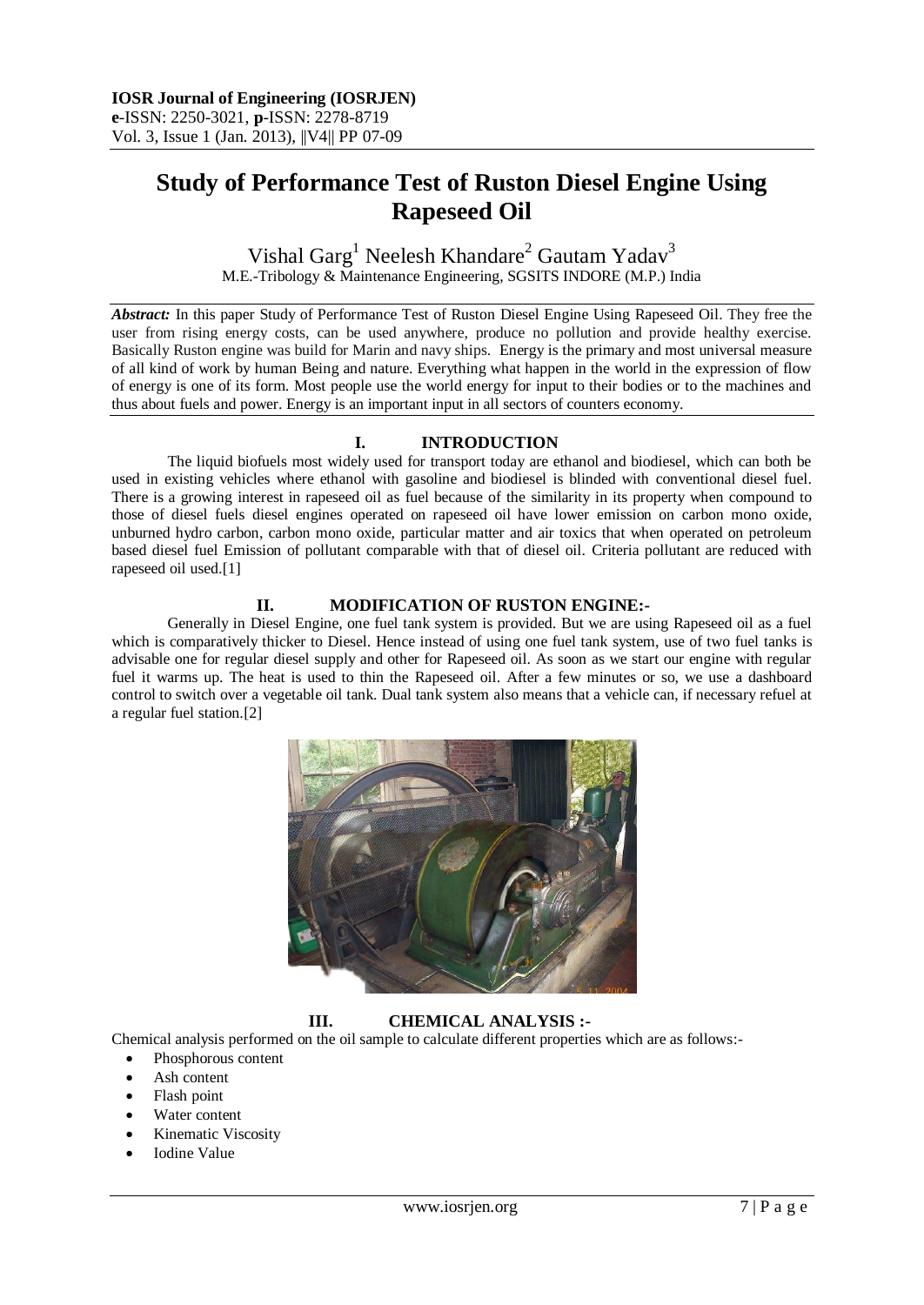Different reagents and apparatus are used to calculate certain values so as to compare the obtained values of following properties with the value of diesel as prescribed according to Germen Quality Standard.

# **4.1 Phosphorous Content:-**

Organic matter in the sample of 10 ml is decomposed by ignition in the presence of zinc oxide. The absorption of Molybdenum blue complex is proportional to the phosphorous concentration in the sample and is read at approximately 820 mm in a 5 cm cell.

#### **4.2 Ash Content**:-

This is measured by burning the sample until only as and carbon remain. The residue is ash in a muffle furnace at 775 degree centigrade and then weighed.

#### **4.3 Flash Point**:-

Flash point is measured by Pensky-Martens apparatus. An oil sample is heated slowly and exposed to a flame at fixed temperature intervals. The flash point is the lowest temperature at which the flame causes the sample to burn.

#### **4.4 Kinematic Viscosity:-**

Viscosity is measured with a U-tube viscometer. The viscometer has a defined capillary through which the oil flows. The tube is then pressed or sucked up to full the higher storage bulb in the right leg. This bulb has graduation marks ablove and below and from the time needed for the oil to flow under gravity from the upper market to lower the kinematic viscosity can be catculated. A thermostatically controlled water bath is required to maintain the oil at 40 degree centigrade for the duration of the test.

#### **4.5 Iodine Value:-**

Transfer 25 ml of cc14 and 25 ml of wij's solution each of two-500 ml iodine titration flasks. Strain the oil sample through a filter paper to remove all the solid material and moisture present in the sample. Accurately weigh 0.05 – 0.5 gm of the sample and transfer to one of the two flask. Close the flasks with glass stoppers moistened with a little 10% KI solution. Swirl the flasks to mix the contents intimately and keep in dark for about 30 degree centigrade. Add 20 ml of KI solution to both the flask, washing down the stopper, and dilute with about 100 ml of distilled water. Titrate the liberated iodine with N/10 Na2S203 solution. When the color of the solution turns light yellow add about 1 ml of freshly prepared starch solution and continue the titration as A ml and that in blank titration as B ml.[3]

#### **4.6 Water Content:-**

A weighed portion of oil is injected into the titration vessel of a Karl Fischer Titrator. When all the water has been titrated, excess iodine is detected by an electrometric end point detector and the titration is terminated. [4]

| S.NO. | <b>SPEED</b> | <b>LOAD</b> | SPRING FUEL |                                   | TIME IN BRAKE MASS |              |             |
|-------|--------------|-------------|-------------|-----------------------------------|--------------------|--------------|-------------|
|       | IN RPM IN KG |             |             | <b>BALAN CONSU SECON POWER OF</b> |                    |              |             |
|       |              |             | <b>CE</b>   | <b>MPTION</b> D                   |                    | <b>IN KW</b> | <b>FUEL</b> |
|       |              |             |             | IN CC                             |                    |              | /SEC.       |
|       | 400          | 100         | 22          | 20                                | 88                 | 16.336       | 0.227       |
|       | 400          | 80          | 20          | 20                                | 79.5               | 12.566       | 0.251       |
|       | 400          | 60          | 15          | 20                                | 76                 | 9.424        | 0.263       |
|       | 400          | 40          | 12          | 20                                | 60                 | 5.864        | 0.333       |

**IV. OBSERVATIONS:-**

#### **For pure diesel oil**

#### **For 80% mixture of Rapeseed oil with 20% Diesel**

| S.NO | <b>SPEED</b> |     | LOAD SPRING FUEL |                                   | TIME IN BRAKE MASS |             |             |
|------|--------------|-----|------------------|-----------------------------------|--------------------|-------------|-------------|
|      | IN RPM IN KG |     |                  | <b>BALAN CONSU SECON POWER OF</b> |                    |             |             |
|      |              |     | CE               | <b>MPTION</b> D                   |                    | <b>INKW</b> | <b>FUEL</b> |
|      |              |     |                  | <b>IN CC</b>                      |                    |             | /SEC.       |
|      | 400          | 100 | 23               | 20                                |                    | 16.126      | 0.281       |
|      | 400          | 80  | 18               | 20                                | 65                 | 12.566      | 0.307       |
|      | 400          | 60  | 15               | 20                                | 59                 | 9.424       | 0.338       |
|      | 400          | 40  | 12               | 20                                | 54                 | 5.864       | 0.37        |